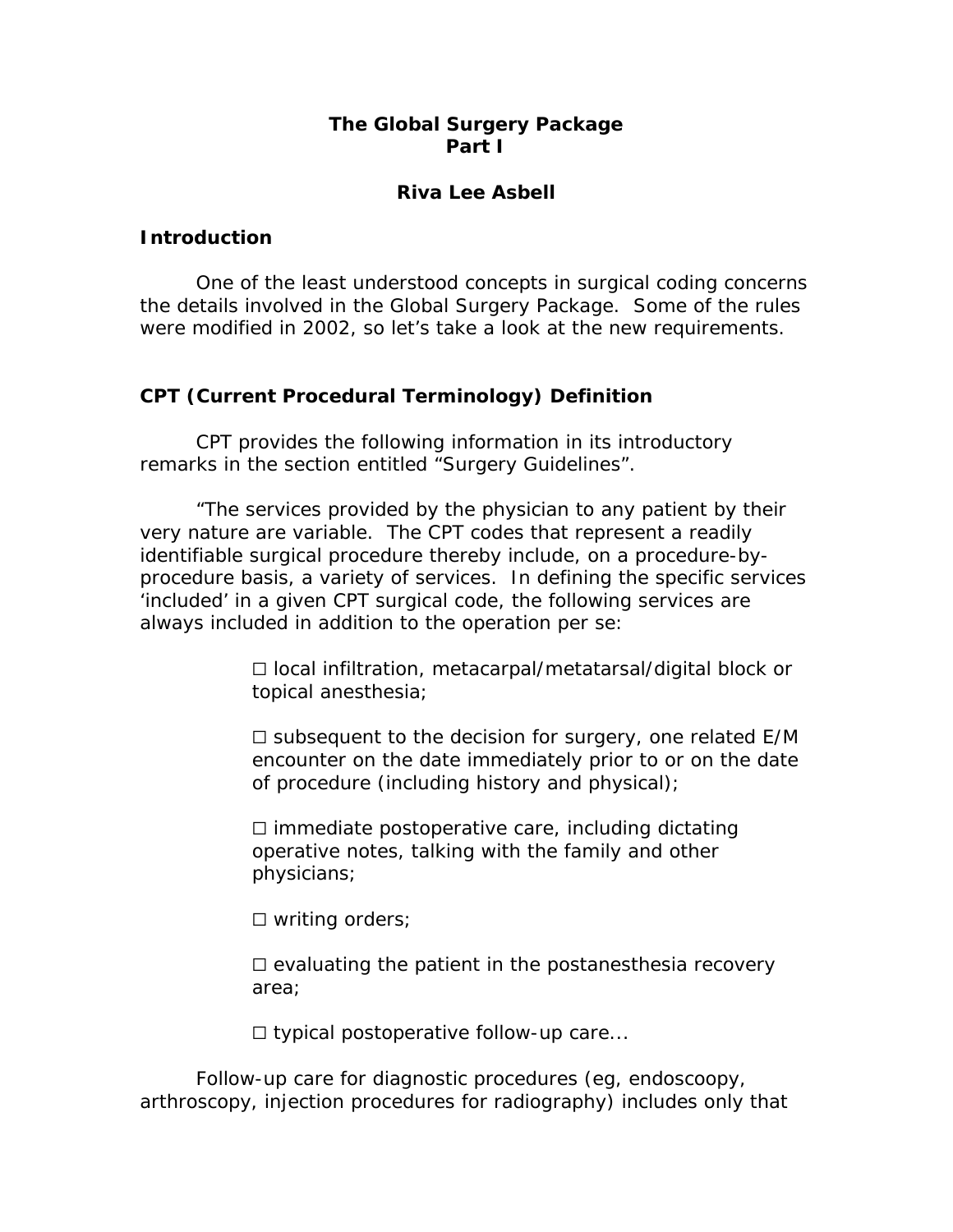care related to the recovery from the diagnostic procedure itself. Care of the condition for which the diagnostic procedure was performed or of other concomitant conditions is not included and may be listed separately.

 Follow-up care for therapeutic surgical procedures includes only that care which is usually part of the surgical service. Complications, exacerbations, recurrence, or the presence of other diseases or injuries requiring additional services should be separately reported."

# **Medicare Global Package**

Medicare has slightly different rules and this is from where a lot of confusion originates. Let's now examine Medicare's definitions.

 Section 4821 of the Medicare Coverage Manual reports the following information.

The Medicare approved amount for these procedures **includes**

- **Preoperative Visits Preoperative visits after the decision is made to operate** beginning with the day before the day of surgery for major procedures and the day of surgery for minor procedures.
- Intraoperative Services Intraoperative services that are normally a usual and necessary part of a surgical procedure.
- Complications Following Surgery All additional medical or surgical services required of the surgeon during the postoperative period of the surgery because of complications which do not require additional trips to the operating room.

 Miscellaneous services such as dressing changes; local incisional care; removal of operative pack; removal of cutaneous sutures and staples, lines, wires, tubes, drains, casts, and splints; et cetera are included.

 Services not included in the global surgical package are as follows:

The initial consultation or evaluation of the problem by the surgeon to determine the need for surgery;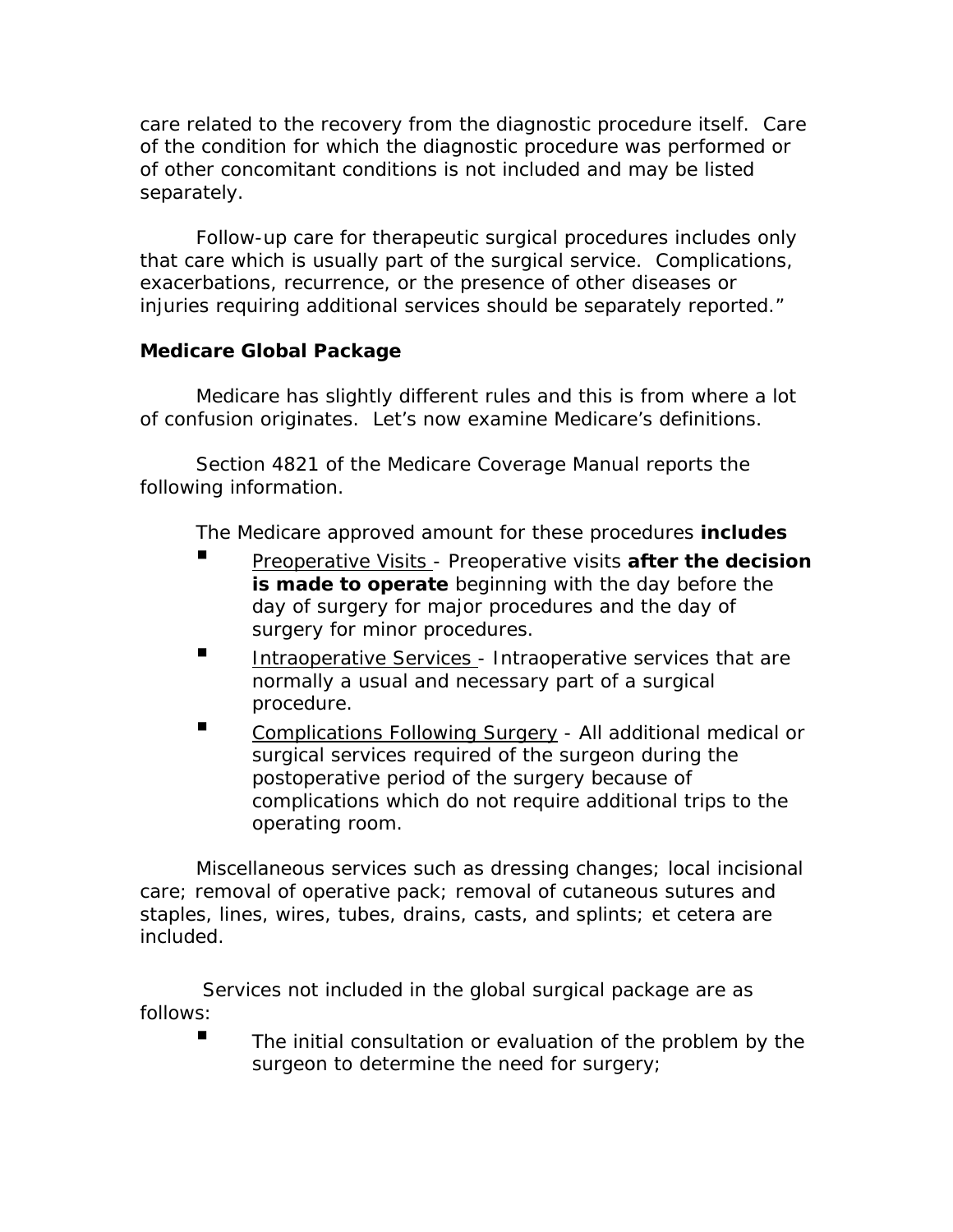- Services of other physicians except where the surgeon and the other physician(s) agree on the transfer of care or as specified in §§4822.A.2. This agreement may be in the form of a letter or an annotation in the discharge summary, hospital record, or ASC record;
- Visits unrelated to the diagnosis for which the surgical procedure is performed, unless the visits occur due to complications of the surgery. See §§4821.A for further guidance on billing for complications;
- Treatment for the underlying condition or an added course of treatment which is not part of normal recovery from surgery;
- **E** Diagnostic tests and procedures, including diagnostic radiological procedures;
- Clearly distinct surgical procedures during the postoperative period which are not reoperations or treatment for complications. (A new postoperative period begins with the subsequent procedure.) This includes procedures done in 2 or more parts for which the decision to stage the procedure is made prospectively or at the time of the first procedure.
- Treatment for postoperative complications which requires a return trip to the operating room (OR). An OR for this purpose is defined as a place of service specifically equipped and staffed for the sole purpose of performing procedures. The term includes a cardiac catheterization suite, a laser suite, and an endoscopy suite. It does not include a patient's room, a minor treatment room, a recovery room, or an intensive care unit (unless the patient's condition was so critical there would be insufficient time for transportation to an OR). See §§4824.C for payment rules on postoperative complications;

If a less extensive procedure fails, and a more extensive procedure is required, the second procedure is payable separately.

# **The Global Period**

For Medicare, the global period (defined as the period of time for which one may not bill related office visits/consultations is one of the following: 90 days, 10 days, or 0 days. Major surgery is defined as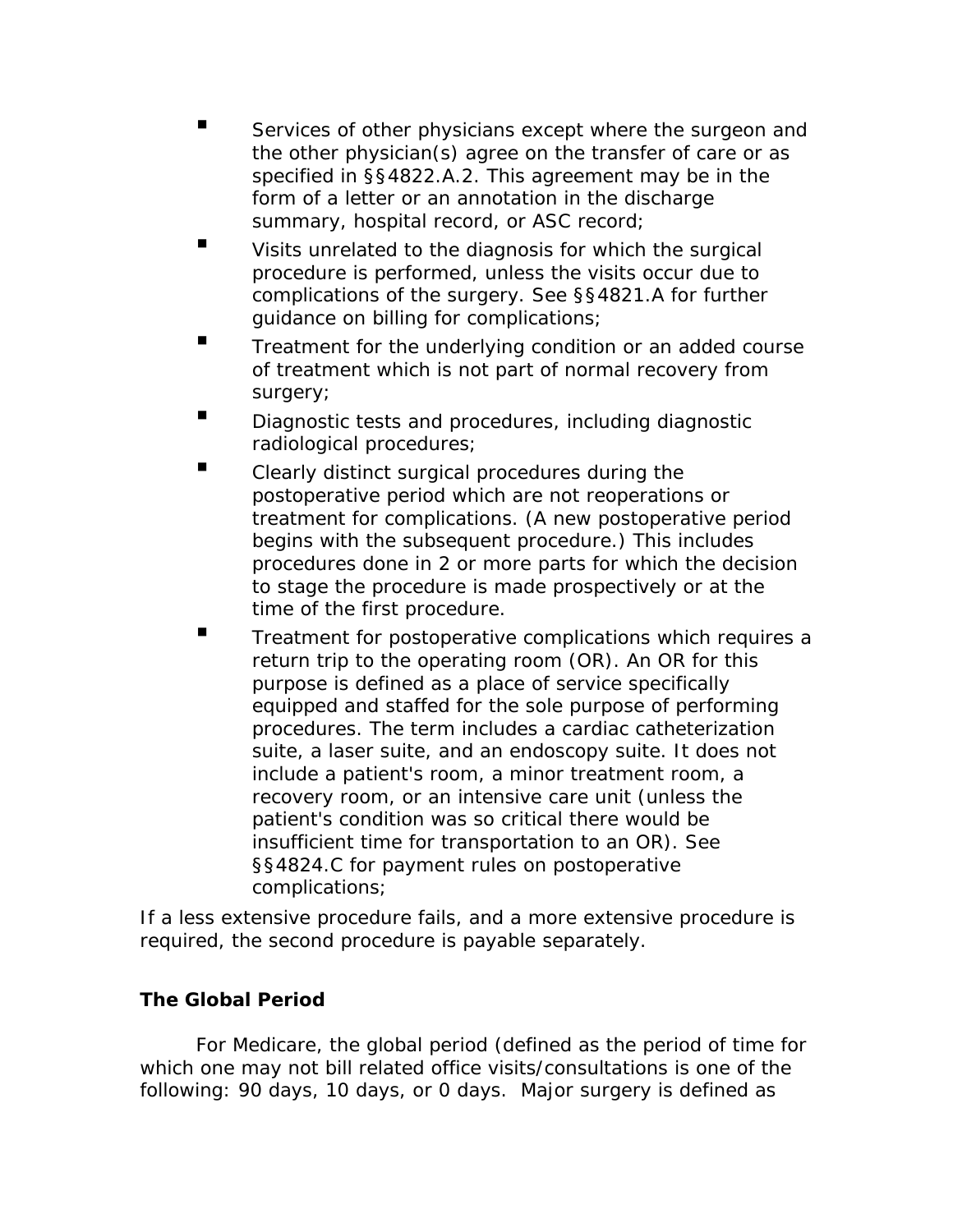those procedures that have a global period of 90 days. Minor procedures are those that have a global period of 10 or 0 days. Thus, in the case of laser trabeculoplasty, which now has a global period of 10 days, the procedure would be classified as minor as would be Ophthalmic Photodynamic Therapy.

 The differentiation is important because if the **initial** decision for surgery is made on the same day or the day before a procedure is performed, application of a modifier is necessary in order to get paid for the office visit or consultation. The modifier chosen depends on whether the procedure is a major or minor one. For minor procedures (10 or 0 global period days) use modifier –25. For major procedures, use modifier –57. The modifier is always applied to the office visit/consultation. So technically, modifier –25 would be used for the officer visit or consultation when scheduling a laser trabeculoplasty (CPT code 65855) since the global period was reduced to 10 days effective January 1, 2002.

 Also, note that Medicare states that "Visits by the same physician on the same day as a minor surgery or endoscopy are included in the payment for the procedure, unless a significant, separately identifiable service is also performed."

#### **The Global Fee**

 Many physicians question why there is no compensation for dealing with related problems treated in the office during the postoperative period. The global fee for ophthalmic surgical procedures is divided into three portions: (1) 10 per cent of the allowable is allotted for preoperative care; (2) most often 70 per cent of the fee is allotted for intraoperative care; (3) 20 per cent of the fee is designated for postoperative care. So, if a complication occurs, such as hyphema after cataract surgery, you cannot charge additionally for the medical management of that problem unless the management requires a return to the operating room.

 By the same token, if a patient schedules surgery rather far in advance and the surgeons just wants to take a quick look the day before surgery, that visit is not billable since it is part of the global package (the *initial* decision for surgery is not being made).

 Furthermore, if a surgical intervention for a related problem is performed in the global period, but does not require a return to the operating room (such as needling of the bleb after trabeculectomy),